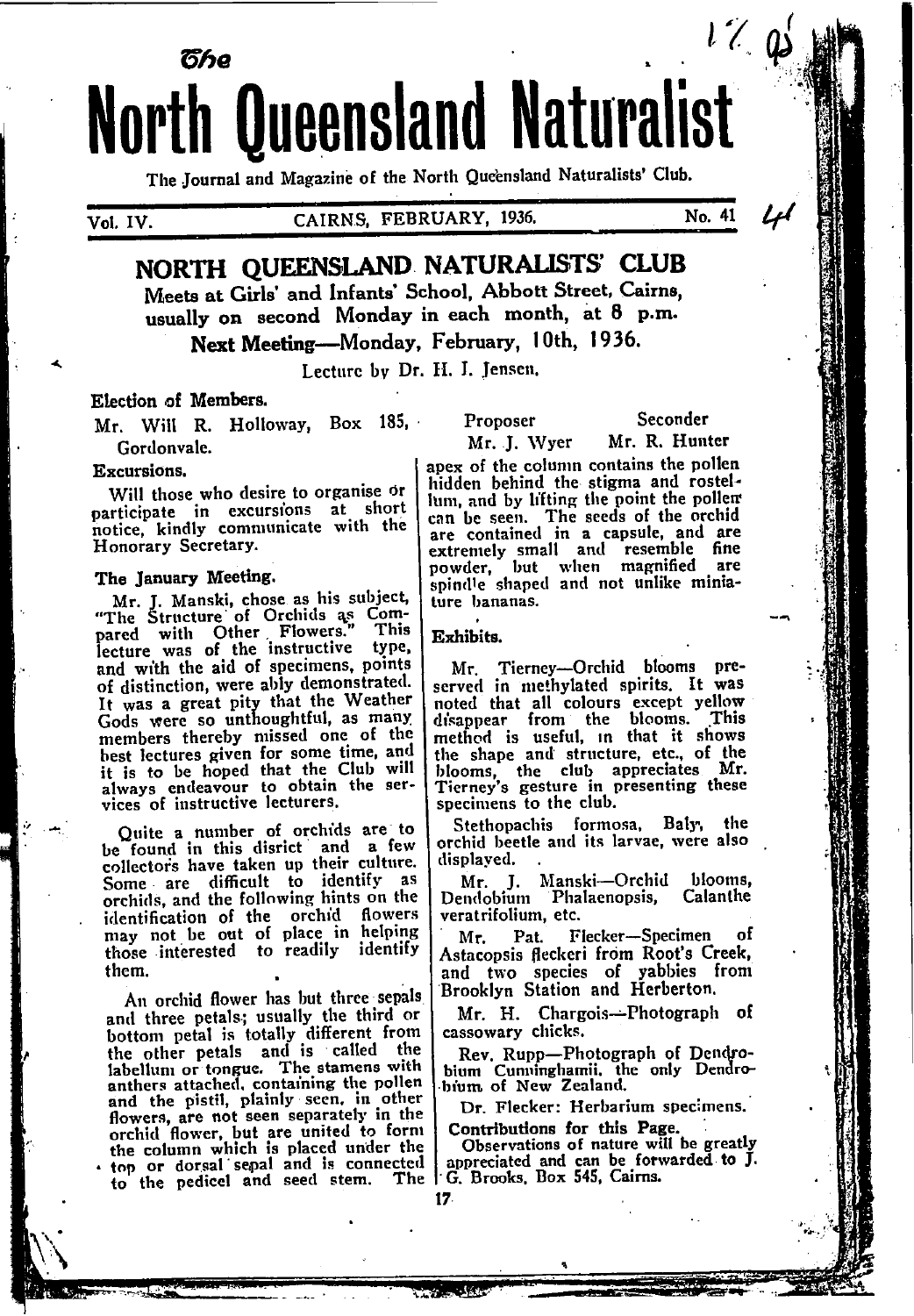### THE NORTH QUEENSLAND NATURALIST

# THE HAUNT OF THE NORTH QUEENSLAND SPINY CRAYFISH

By Dr. H. FLECKER and PAT. O. FLECKER.

Tom Carr, a member of the North Oueensland Naturalists' Club, reported but was unsuccessful. Evidently he the fact that a crayfish obtainable at Root's Creek was good eating, but when after cocking, a portion was<br>given to a pup, which had partaken of the thoracle viscera, it became sick within half an hour and died next day! He was therefore requested to forward a specimen for the determination of its identity, etc. In due course there arrived at Cairns, in a hermetically sealed tin, which had previously contained golden syrup, a very fine specimen of a crayfish in spirit. After removal from the tin. it was dried in the sun and later referred to the Director of the Queensland Museum, Mr. Heber W. Longman, who discovered it to be the male of an entirely new species of Astacopsis. Hitherto this genus had never been known to occur further north than the Tambourine Mountains, south of Brisbane. The new crayfish was found to resemble the Tasmanian form, A. franklini. more closely than the southern maintand species, A. serratus, and as no species of Astacopsis has definitely been recognised from New Guinea. the origin of these crustacea in North Queensland is as yet a matter of speculation.

A description of the new species, Astacopsis fleckeri, by Miss Watson, together with the plates which appear as a supplement to this issue, has appeared in the Memoirs of the Oueensland Museum, Vol. X. Part V. October, 1935.

Inquiries from a number of individuals previously working in the Root's Creek area indicated that the cravfish was well-known to the residents of the district for many years, and that they had been frequently cooked and eaten, but it was suspected that other crustacea may have been mistaken for this species, for example, a large shrimp, exhibited in spirit at a hotel in Mareeba was obviously different. Another large crustacean caught in the Mitchell River, at Brooklyn Station was likewise not the object of our search, as it possessed quite insignifrant chelae. During the winter of 1932, Dr. Darlington, an American | Mossman River. The trap was set at collector for the Harvard Museum, once, but found to be of very little who was accompanied by Mr. George value, only one specimen being caught,

It was in February, 1935, that Mr. | Curry, the Curator of Lake Barrine. endeavoured to procure shecimens, was unaware that this species was undescribed for he would otherwise have certainly persisted in his efforts.

Through the courtesy of Mr. Montague, of Mount Mulligan, formerly at Root's Creek, we were supplied with a crayfish trap, and with it we set out to seek specimens of the new Astacopsis, which was so greatly desired by the authorities at the Queensland Museum. Having set out from Mount<br>Molloy on New Year's Day, 1936, a 16-mile journey by the weekly motor lorry service brought us to Brooklyn Cattle Station, where, through the courtesy of the manager, Mr. Paul E. Hawkins, we stayed the night, incidentally baiting the trap with a large piece of raw meat and casting it into the Mary Creek, which flows into the Mitchell River. some two miles further on and thence to the Gulf of Carpentaria. Next morning, although the meat had disappeared entirely, the trap contained only a vabbie, the species of which is not yet determined, but as discovered later on, certainly not the Astacopsis.

We were greatly assisted by Mr. and Mrs. Hawkins in our preparations for the object of our search, especially with provisions, swags and pack horses, etc., so accompanied by their juvenile son, Alva', who wa's much more familiar with equestrian management than we were, we set off from the droughty conditions prevailing at the station for Mount Spurgeon. some 10 miles eastward, whence we travelled a further six miles eastward to a clearing formerly known as Uralla, over which a new Zarda Tin Sluicing Company has taken a lease. and which it is proposed to call Zarda. Here we found shelter and congenial company from a number of "tin<br>scratchers," to whom we are much indebted for their hospitality. The prevailing continuous moist conditions were in striking contrast to the exceedingly dry conditions of the plains.

' Mount Spurgeon is said to be 3,800 feet and Zarda 4,000 feet above sea level, the latter situated on the Upper

trap to which it clung. Observation showed that the crayfish were able to seize the bait from outside the trap with the limbs bearing the smaller chelae.

It was not long before the first specimens were sighted, recognised and captured, the process of securing them being surprisingly simple. They are often seen in quite shallow waters. only a few inches deep, and upon approach, unlike the much more alert vabbies, do not suddenly dart beyond reach with a jerk or two of the tail, although obviously quite capable of doing so. If seen in deep water they can easily be lured into shallower reaches by the tempting meat bait. The water is everywhere absolutely clear despite much rain, and sandy bottoms are frequent, and as these creatures are not excessively timid and not easily alarmed, all that is necessary is for the captor, wearing sandshoes, to place his foot firmly over the back of the cravfish, then seizing it well behind the legs bearing the chelae to lift it out of the water. Great respect for the large chelae (claws or ninners) is essential, as it is calculated that a nip from these might cause serious injury to the fingers. Alternatively the cravfish may be seized by firmly embracing the legs containing the chelae.

Like vabbies these crustacea live in burrows on the banks of the streams. The banks of drains at Stewart's Creek and at the Upper Mossman River were continuously destroyed by these tunnels, and at Root's Creek had to be replaced by concrete.

Upon securing these specimens alive, the colour is seen to be a bright royal blue below, and much duller blue above, the spines affording a striking contrast being a deep red. A few immature specimens were noted to possess a somewhat ruddy colour above. Upon the first day nine specimens were secured altogether, including one from Platypus Creek, a tributary of the Mossman, which was easily driven out of the shallow water with a canecutter's knife on to the sandy bank, from which it was picked up. The whole nine were placed together in a four gallon petrol tin, standing upright and covered over by an ordinary kitchen dish used for washing up, but next morning it was

not inside, but actually outside the | had escaped. It appears that they stand upright on their chelae in a corner of the tin. tail uppermost, until a portion of the telson catches against the cut edge of the tin, thence they were able to lift themselves over the edge and escape. None of these could be found in the morning.

However another 18 or so were captured later, the localities being all east of the Great Divide, namely, the Upper Mossman River and two of its tributaries, the Platypus and Root's Creeks. One was caught in a water race constructed by the miners, and another on the steep, jungle-clad slope of a hill, three chains from the nearest water. This latter did not appear to be an isolated freak, as the miners report having secured a number in the jungle away from the creeks. It is to be understood that the whole undergrowth is decidedly damp. Although informed that some were obtainable at Stewart's Creek, the head waters of the Daintree River, none were found after a considerable search, although burrows provided evidence of their presence.

Root's Creek was originally reported by one of us to be 90 miles west of Cairns, but this is incorrect, but it must be understood that there are no roads, and that none of these localities, Mount Spurgeon, Upper Mossman River and its two tributaries have been surveyed. As a matter of fact. Root's Creek Falls, near the Root's Creek mining camp, is but two miles from the Zarda clearing, and is only 10 miles north-west of Mossman, from which it may be reached by a difficult foot track.

Although capture of these specimens proved simple enough, the problem of bringing them down in good condition was much more difficult. It was, of course, impracticable to bring sufficient spirit to preserve them in, and even if such were available, to secure suitable receptacles and to carry them by pack horses was quite beyond our resources, so it was decided to make an attempt to bring to Cairns alive in moist sugar bags. The showers which fell from time to time greatly assisted us in this direction. Our largest specimen measured ten and a half inches from the tip of the rostrum to the end of the telson, as compared with the nine inches of the original type, and this was carefully kept separately in a discovered that with one exception, all | bag, the others being all kept together